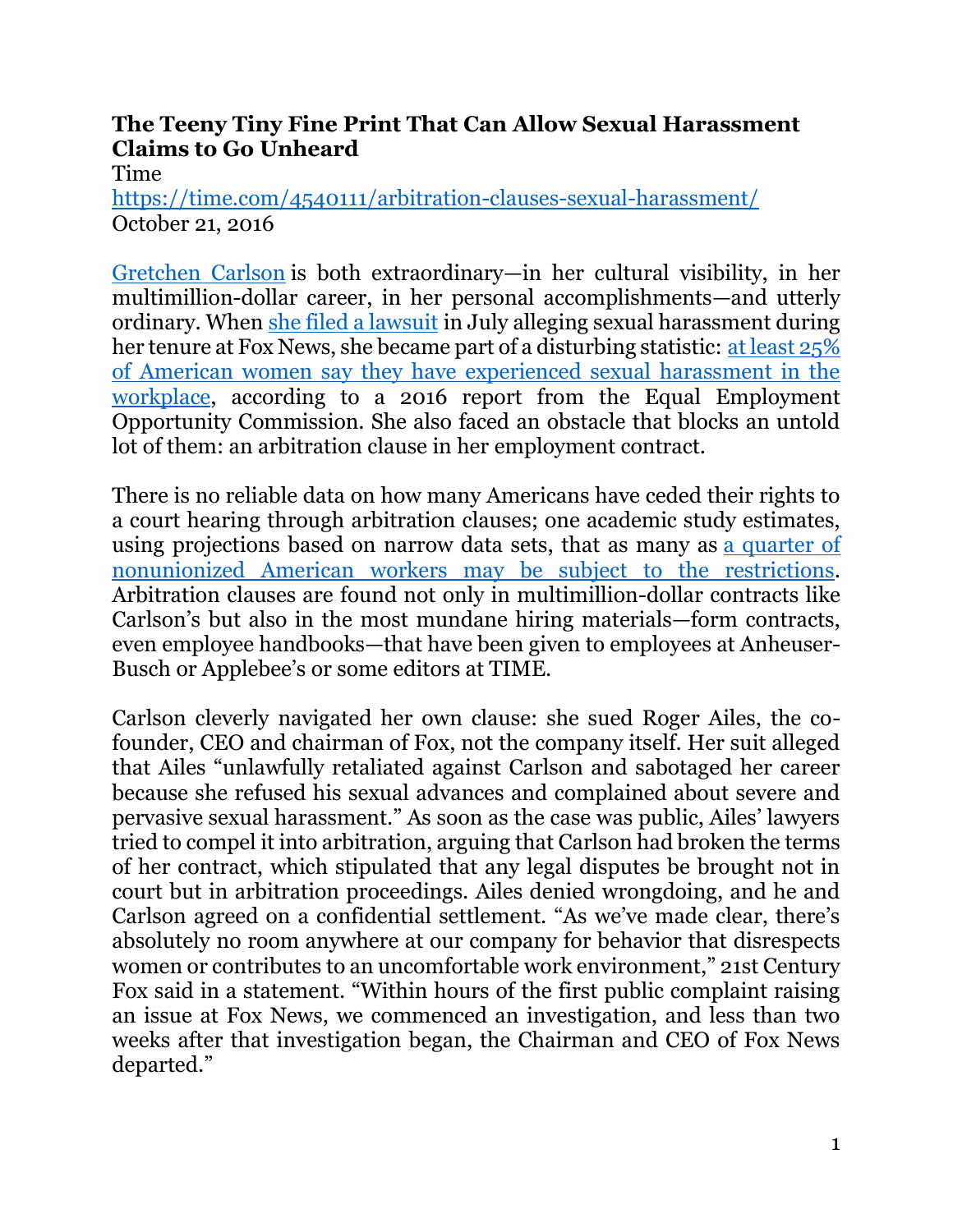This August, in response to Carlson's case, Democratic U.S. Senators Richard Blumenthal, Al Franken and Dick Durbin wrote to four major arbitration businesses, requesting information on employment disputes and cases involving sexual harassment that have been heard in secret by arbitrators. Questions included how many sexual-harassment lawsuits have been referred to binding arbitration through their organizations, and how many cases involved confidentiality clauses similar to Carlson's, regardless of the cause of action. Three of the four arbitration organizations responded. The American Arbitration Association, one of the largest businesses (and a notfor-profit), noted that its data was not comprehensive and added that only 4% of employment-plan cases in 2014 involved sexual-harassment issues. For Blumenthal, that information was not adequate.

"The responses give us no informative or comprehensive view of how prevalent the problem is," he says. "It could be very substantial with illegal or dangerous activity going unreported or underreported." Last year, Franken reintroduced the [Arbitration Fairness Act,](https://www.congress.gov/bill/114th-congress/senate-bill/1133) which would invalidate current arbitration clauses in employment, consumer, civil rights and antitrust claims. Under this measure, a claimant alleging sexual harassment who is subject to an arbitration mandate could not be forced to resolve the dispute that way. This year, Senator Patrick Leahy followed it up with the [Restoring Statutory Rights Act,](https://www.congress.gov/bill/114th-congress/senate-bill/2506) which says no arbitration agreement can make you waive a statutory right.

"Clearly these clauses can be misused, and silence can be a means for abusers to conceal misconduct," says Blumenthal, who refers to Carlson's case as a teaching moment for the nation. "If Ms. Carlson had adhered strictly to the terms of her employment contract, her case would have remained a secret forever."

**Arbitration clauses are** easy to miss—you probably have agreed to one at some point, whether at your job or at your bank. They can be just a few short words, but their impact is vast. These clauses push disputes between parties to a system in which an arbitrator (sometimes a retired judge) is hired to adjudicate the matter. Some contracts prohibit claimants from speaking about the claims, which in harassment cases could leave other victims in the dark. And you don't necessarily have to sign on a dotted line to agree to one— Netflix subscribers agree to arbitration in the terms of use before picking a movie; workers at Macy's and Raymour & Flanigan have sued over arbitration clauses that the companies said they agreed to by virtue of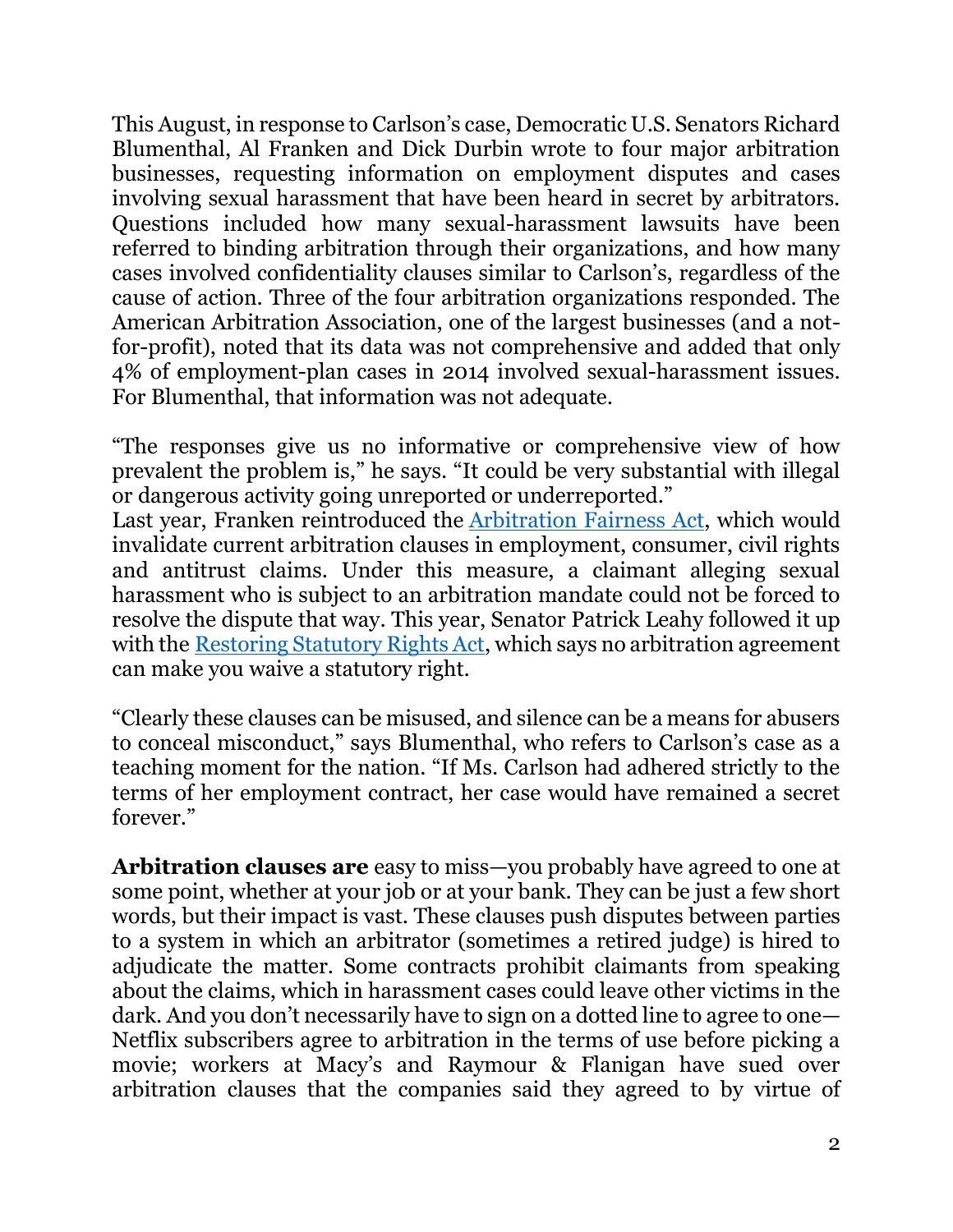accepting employment at the company. Even at-will employees can be compelled into arbitration through clauses in employee materials.

"You don't necessarily have to have signed anything to be bound by it," says Katherine Stone, a law professor at UCLA. "It might just be in the materials that were given to you when you took the job, the same materials that told you where your parking space is."

Research by Stone and Cornell law professor Alexander Colvin shows that payouts in arbitration are much smaller than the damages plaintiffs might receive in court—so small that lawyers are reluctant to take the cases. Carlson's reported \$20 million settlement is far more than most could hope to win—again, because of the confidentiality, statistics are hard to come by, but a 2007 Chicago-wide survey put [median sexual-harassment settlements](http://law2.wlu.edu/deptimages/Law%20Review/64-1%20Kotkin%20Article.pdf)  [at roughly \\$30,000;](http://law2.wlu.edu/deptimages/Law%20Review/64-1%20Kotkin%20Article.pdf) a national study from a researcher at Columbia University in 2006 found [employees who take their cases to trial win on](https://papers.ssrn.com/sol3/papers.cfm?abstract_id=852264)  [average \\$217,000.](https://papers.ssrn.com/sol3/papers.cfm?abstract_id=852264)

"Mandatory arbitration clauses in negotiating away the civil rights of an individual are just a bad idea," says [Anita Hill,](https://time.com/4281036/anita-hill-on-confirmation-what-joe-biden-did-wrong-and-the-clintons/) now an antidiscrimination professor at Brandeis University. "What we're talking about here with harassment is a civil rights violation. Our policy is driven from the point of view of the people, the men, who are more powerful and engaging in abusive behavior. Women are skeptical coming forward because they don't trust the procedures."

In 1991, Hill told a Senate committee that Clarence Thomas—the man they were considering confirming to the Supreme Court, who had been her former boss, including at the EEOC—had asked her, "Who has put pubic hair on my Coke?" Thomas was of course confirmed, but [Hill's testimony marked a](http://content.time.com/time/magazine/article/0,9171,976770,00.html)  [watershed moment](http://content.time.com/time/magazine/article/0,9171,976770,00.html) for sexual-harassment awareness: the following year, reports of sexual harassment filed with the EEOC shot up from 3,349 to 5,607.

Yet it may actually be getting harder for employees to take sexualharassment complaints to court. "Anecdotally speaking, the use of arbitration agreements from our perspective is increasing," says Peggy Mastroianni, legal counsel at the EEOC. Many women rationalize that it's not worth the risk to bring cases forward. "The biggest problem in many of these cases is fear of retaliation, fear of more harassment," says Mastroianni. "If they leave their company, usually they want to continue working in the same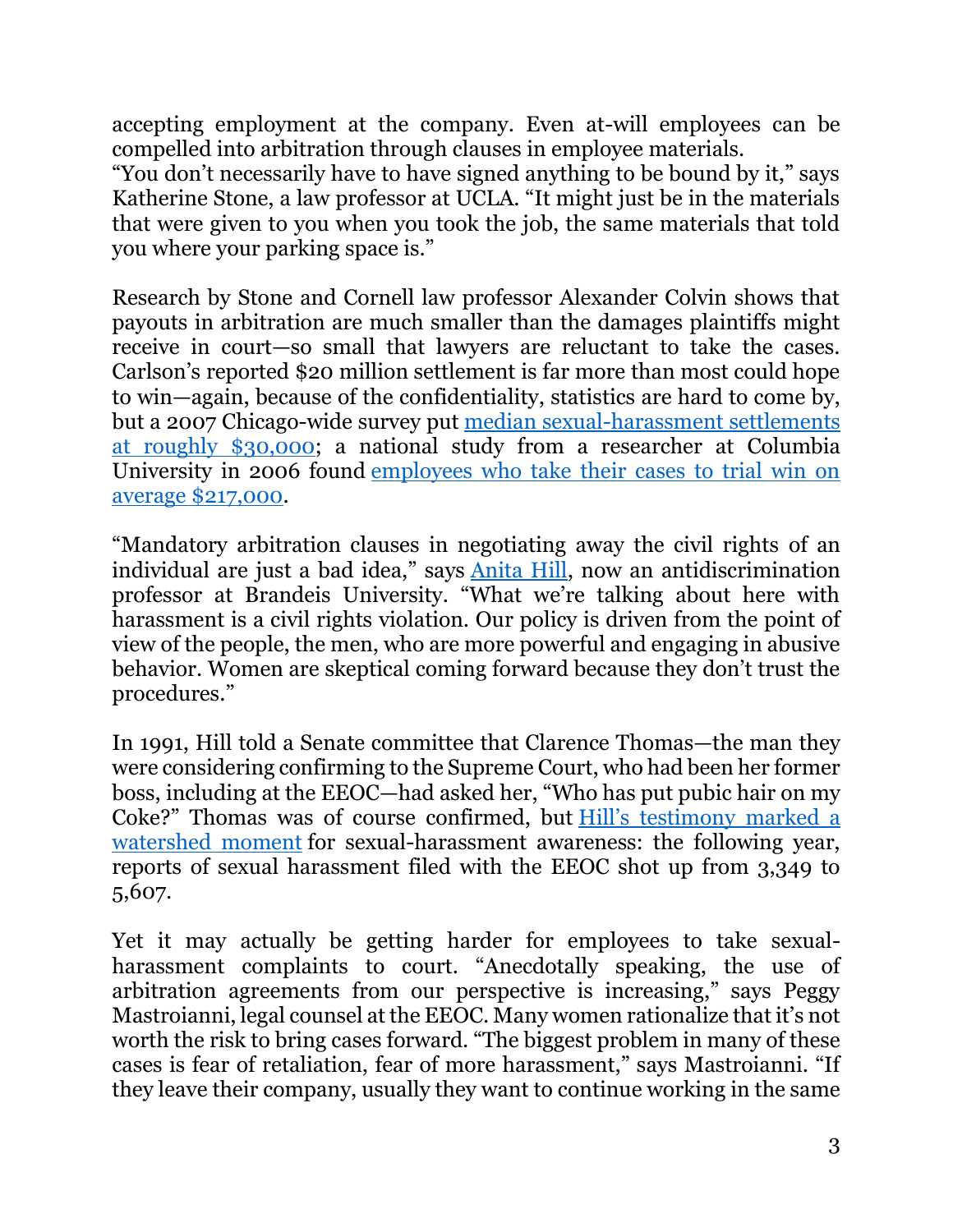industry, but they fear they'll be seen as litigious or difficult." As Jean Sternlight, director of the Saltman Center for Conflict Resolution at the University of Nevada, Las Vegas, points out, privacy is one benefit of arbitration: an employee dealing with sexual harassment "might prefer to have it handled in a private way, and arbitration could give them that privacy."

Those who do want to file complaints face a series of legal hurdles. Eightythree percent of those who file sexual-harassment claims with the EEOC are women, some of whom presumably want not only to be free of it and compensated but also to fundamentally change the place where they work. Employers can be liable for quid pro quo sexual harassment perpetrated by supervisors and for supervisors or co-workers who create a hostile work environment—but a [2013 Supreme Court decision](https://www.supremecourt.gov/opinions/12pdf/11-556_11o2.pdf) narrowed the definition of supervisor to someone who can hire, fire or significantly change the responsibilities of the person being harassed.

"When you take a job, you don't think you're going to end up suing your employer," says Stone. "Any employer that is big enough will be advised to put an arbitration clause into their employment materials, and employees will not be able to bring a class-action suit. It'd basically be malpractice not to advise that."

"The EEOC's stance has always been that mandatory arbitration of employment discrimination is bad: the secrecy, the lack of precedent," says the EEOC's Mastroianni. "We litigated this issue in a number of cases that we lost."

**The arbitration system** has expanded in scope over the past decade, for what many argue are good reasons. Corporations often maintain that circumventing court systems reduces litigation costs, allows more-limited discovery and yields a swifter result for both parties. "Most of the controversy in these employment cases often have to do with, does the employee have a choice?" says Chris Poole, CEO of the arbitration company JAMS. "We don't really have a dog in that fight. All we can do is try to do everything to level the playing field." That includes asking the employer to pay the bulk of the cost of arbitration and allowing the employee to help choose the arbitrator. "Our entire business depends on neutrality," he adds. "It's our religion." When asked about Ailes' role in the clause in Carlson's contract, Susan Estrich, a lawyer for Ailes, says he "does not get into the weeds of contracts."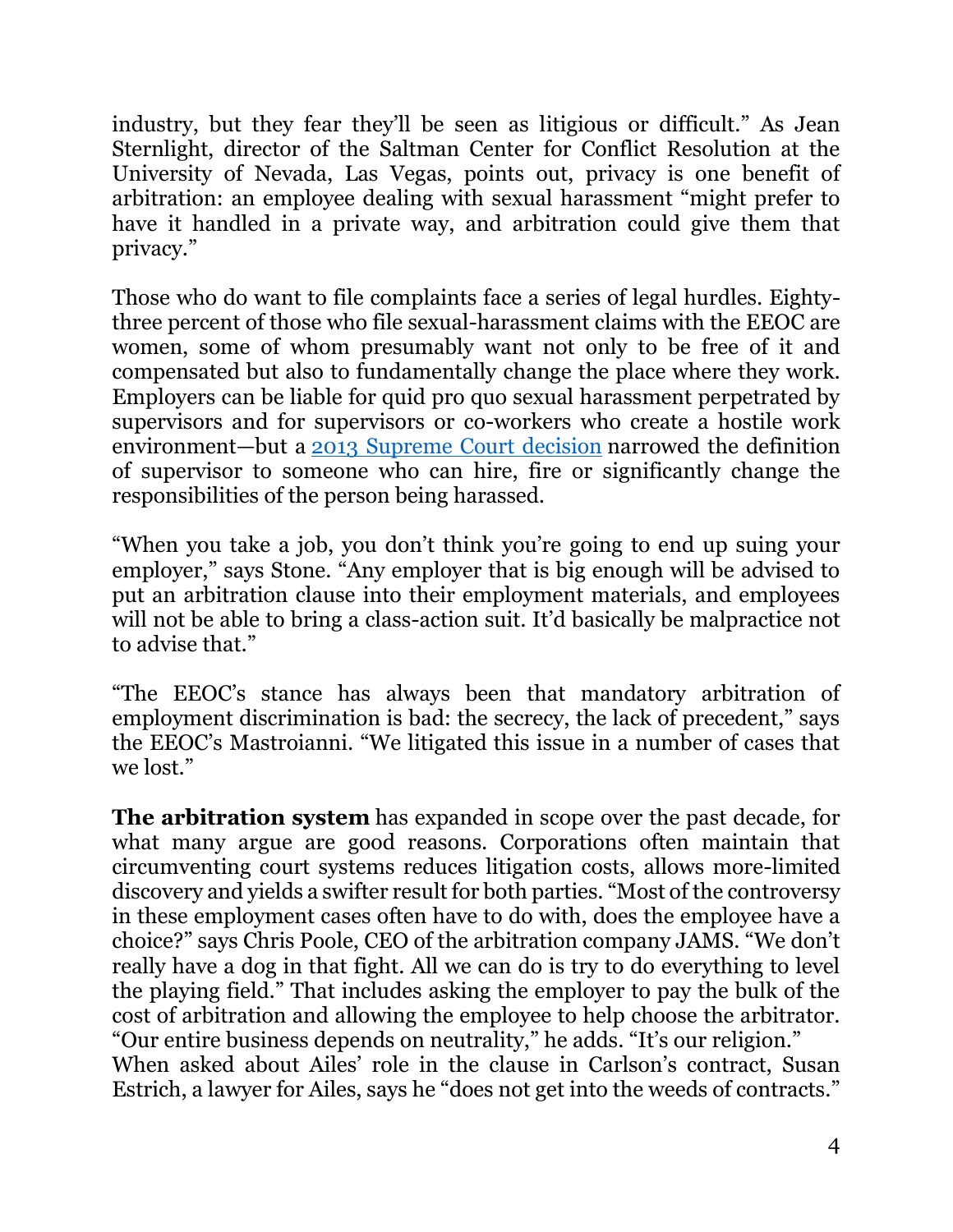Arbitration clauses, she adds, "have become increasingly standard not just in employment contracts but across the board. My gynecologist was the last of my doctors to require them in order to keep his insurance rates from skyrocketing. The reason doesn't have to do with sexual harassment and secrecy; it's because litigation is so expensive that no one can afford it, and it drives insurance costs through the roof."

Employers have also seen arbitration as a way to cut down on class-action and employment disputes. State and federal rulings are mixed. The Supreme Court provided the means for businesses to prevent class-action suits. Critics say the attempt to stop arbitration's use is a move in support of trial lawyers, who have been large Democratic supporters. "Arbitration denies personalinjury lawyers opportunities to score even more giant contingency fees," American Tort Reform Association spokesman Darren McKinney says. "For years those lawyers have used sympathetic groups—including the elderly, service veterans and crime victims—to press lawmakers for statutory exceptions to the Federal Arbitration Act. Having largely failed with Congress, the lawsuit industry has more recently turned its lobbying focus to regulatory agencies and certain state legislatures, where its reliably generous campaign contributions seem to be more appreciated."

But the trend of moving cases into confidential arbitration cases has troubled many. Carlson, Leahy and Blumenthal are part of a tide. The Obama Administration has tried to curb the arbitration boom without Congress. Last month, a Department of Health and Human Services agency barred nursing homes that receive federal funding from mandating that residents resolve disputes in arbitration. In May, the Consumer Financial Protection Bureau (CFPB) proposed a rule to prevent banks and credit-card companies from using arbitration clauses with consumers. In June, the Department of Education proposed to protect students from arbitration clauses buried in enrollment agreements.

On the presidential campaign trail, Hillary Clinton has attacked the use of arbitration clauses. She supported the CFPB's proposed rule in May. In early October, Clinton promised to carry on the Obama Administration's efforts and order agencies "to curb the overuse of harmful forced-arbitration clauses." Donald Trump has been quiet on the issue. Employment contracts for Trump's campaign have included binding arbitration clauses that can turn any disputes over to the American Arbitration Association instead of a